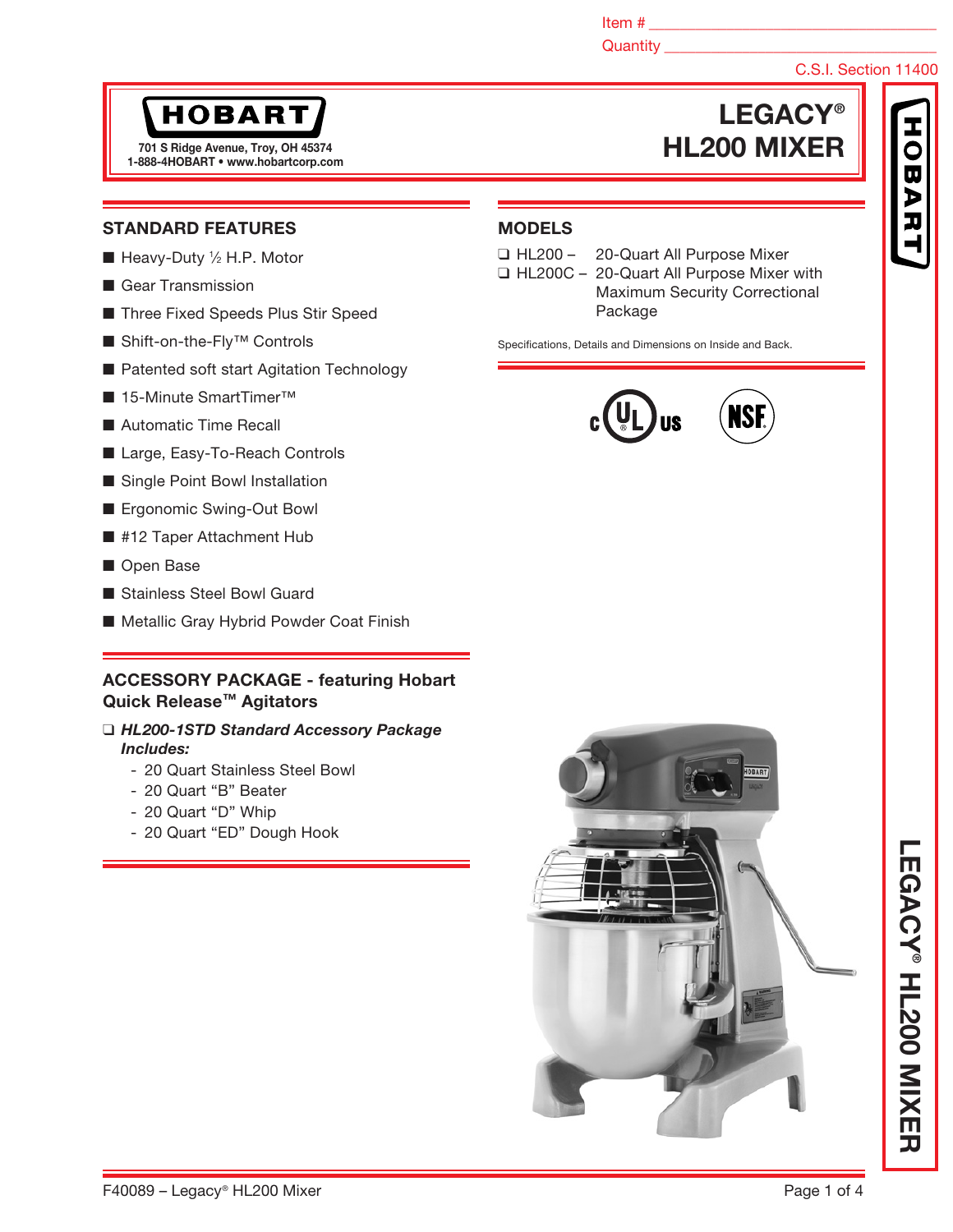701 S Ridge Avenue, Troy, OH 45374 1-888-4HOBART • www.hobartcorp.com

## SOLUTIONS/BENEFITS

## 1 ⁄2 H.P. Motor

- **Durability**
- Heavy-duty to meet the most demanding operations

## Gear Transmission

- Durability, Reliability
- Ensures consistent performance and minimum downtime under heavy loads

## Three Fixed Speeds plus Stir Speed

- Flexibility, Reliability, Consistency
- For incorporating, blending, mixing ingredients
- Supports consistent results and thorough mixing

## Shift-on-the-Fly™ Controls

Flexibility

■ Allows operator to change speeds while mixer is running

#### Patented soft start Agitation Technology Sanitation

■ Each speed has a soft transition into a higher speed to reduce the chances of product splash-out

## 15-Minute SmartTimer™

Convenience, Ease of Use, Consistency

- Supports recipe mixing times
- Provides accurate results and eliminates overmixing

## Automatic Time Recall

- Productivity, Consistency
- Remembers the last time set for each speed
- Great for multiple batches

#### Ergonomic Swing-Out Bowl

- Ease of Use, Convenience
- Easy loading and unloading of products
- Single Point Bowl Installation allows for simple mounting and removal of bowl
- Bowl Interlock ensures mixer bowl is properly in place for mixer to operate

#### Stainless Steel Bowl Guard

Protection

■ Safety interlock prevents operation when front portion of guard is out of position

#### Hobart Accessories

Durability, Flexibility, Simplicity

- Hobart Quick Release<sup>™</sup> agitators allow for simple installation and removal from agitator shaft
- Hobart accessories are designed for long-term usage under heavy-duty conditions
- Large array of accessories provide multiple uses for recipe and product processing

## HL200 MIXER CAPACITY CHART

Recommended Maximum Capacities - dough capacities based on 70°F. water and 12% flour moisture.

| <b>PRODUCT</b>                                           | <b>AGITATORS</b><br><b>SUITABLE FOR</b><br><b>OPERATION</b> | <b>HL200</b>          |
|----------------------------------------------------------|-------------------------------------------------------------|-----------------------|
|                                                          | CAPACITY OF BOWL (QTS. LIQUID)                              |                       |
| Egg Whites                                               | D                                                           | $1$ qt.               |
| <b>Mashed Potatoes</b>                                   | <b>B&amp;C</b>                                              | 15 lbs.               |
| Mayonnaise (Qts. of Oil)                                 | B or C or D                                                 | 10 qts.               |
| Meringue (Qts. of Water)                                 | D                                                           | $1\frac{1}{2}$ pts.   |
| Waffle or Hot Cake Batter                                | B                                                           | 8 qts.                |
| <b>Whipped Cream</b>                                     | D or C                                                      | 4 qts.                |
| Cake, Angel Food<br>(8-10 oz. cake)                      | C or I                                                      | 15                    |
| Cake, Box or Slab                                        | B or C                                                      | 20 lbs.               |
| Cake, Cup                                                | B or C                                                      | 20 lbs.               |
| Cake, Layer                                              | B or C                                                      | 20 lbs.               |
| Cake, Pound                                              | B                                                           | 21 lbs.               |
| Cake, Short (Sponge)                                     | $C$ or $I$                                                  | 15 lbs.               |
| Cake, Sponge                                             | C or I                                                      | $12$ lbs.             |
| Cookies, Sugar                                           | B                                                           | 15 lbs.               |
| Dough, Bread or Roll<br>(Lt.-Med.) 60% AR<br>§           | ED                                                          | 25 lbs. $\Box$        |
| ş<br>Dough, Heavy Bread 55% AR                           | ED                                                          | 15 lbs. $\Box$        |
| Dough Pie                                                | <b>B&amp;P</b>                                              | 18 lbs.               |
| Dough, Thin Pizza 40% AR<br>(max. mix time 5 min.)<br>§‡ | <b>ED</b>                                                   | $9$ lbs.              |
| Dough, Med. Pizza 50% AR<br>$§$ ‡                        | <b>ED</b>                                                   | 10 lbs. <sup>[]</sup> |
| Dough, Thick Pizza 60% AR<br>§‡                          | <b>ED</b>                                                   | 20 lbs.               |
| Dough, Raised Donut 65% AR                               | ED                                                          | $9$ lbs. $*$          |
| Dough, Whole Wheat 70% AR                                | ED                                                          | 20 lbs. $\Box$        |
| Eggs & Sugar for Sponge Cake                             | B & C or I                                                  | 8 lbs.                |
| Icing, Fondant                                           | B                                                           | 12 lbs.               |
| Icing, Marshmallow                                       | C or I                                                      | 2 lbs.                |
| Shortening & Sugar, Creamed                              | B                                                           | 16 lbs.               |
| Pasta, Basic Egg Noodle<br>(max. mix time 5 min.)        | ED                                                          | 5 lbs.                |

NOTE: % AR (% Absorption Ratio) - Water weight divided by flour weight. Capacity depends on moisture content of dough. Above capacities based on 12% flour moisture at 70°F water temperature.

- 1st Speed
- \* 2nd Speed
- † 3rd Speed
- § If high gluten flour is used, reduce above dough batch size by 10%.
- ‡ 2nd Speed should never be used on 50% AR or lower products.

#### USE OF ICE REQUIRES A 10% REDUCTION IN BATCH SIZE. 1 gallon of water weighs 8.33 lbs.

NOTE: Attachment hub should not be used while mixing.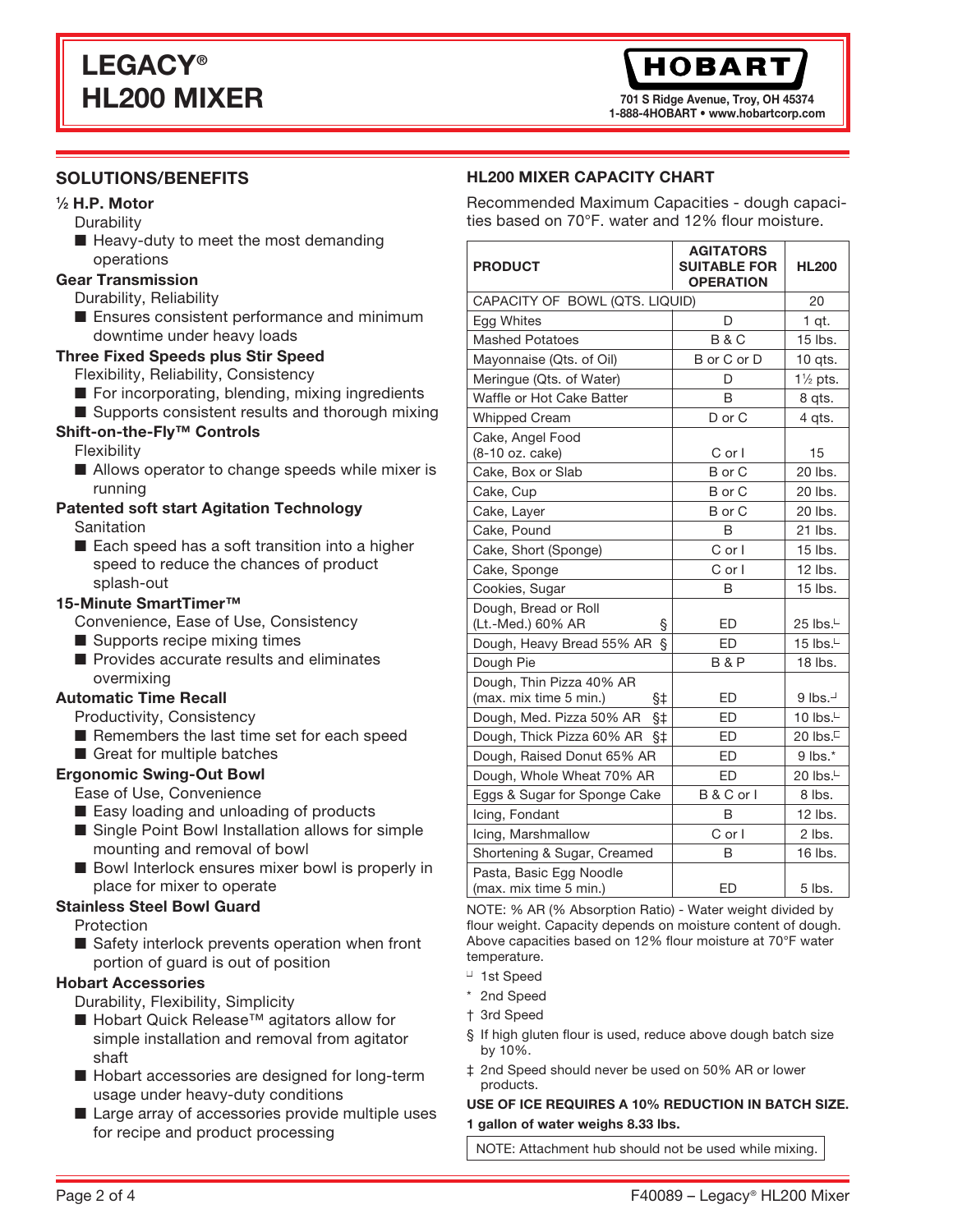

701 S Ridge Avenue, Troy, OH 45374 1-888-4HOBART • www.hobartcorp.com

# LEGACY® HL200 MIXER

## SPECIFICATIONS

#### MOTOR:

1 ⁄2 H.P. high torque motor.

| 100-120/50/60/1 | 8.0 Amps |
|-----------------|----------|
| 200-240/50/60/1 | 5.0 Amps |

#### ELECTRICAL:

100-120/50/60/1, 200-240/50/60/1 – UL Listed.

#### CONTROLS:

Magnetic contactor with thermal overload protection. Internally sealed "Start-Stop" push buttons. A 15-minute SmartTimer™ is standard. SmartTimer™ includes Automatic Time Recall. which remembers the last time set for each speed.

#### TRANSMISSION:

Gear-driven. Gears are constant mesh heat-treated hardened alloy steel along with anti-friction ball bearings. Grease lubricants furnished to all gears and shafts.

#### SPEEDS:

|                       | Agitator<br>(RPM) | Attachment<br>(RPM) |
|-----------------------|-------------------|---------------------|
| <b>Stir</b>           | 59                | 33                  |
| First (Low)           | 107               | 61                  |
| Second (Intermediate) | 198               | 113                 |
| Third (High)          | 365               | 207                 |

#### BOWL GUARD:

Heavy-duty stainless steel wire front and solid rear portion. Front portion of guard rotates easily to add ingredients and install or remove agitator. It detaches in seconds for cleaning in dishwasher or sink. Rear portion of guard can be quickly cleaned in position. Guard must be in closed position before mixer will operate. Bowl support interlock provides further protection.

#### BOWL LIFT:

Ergonomic style, hand crank operated, self-locking in top and bottom position.

#### FINISH:

Metallic Gray Hybrid Powder Coat finish.

#### ATTACHMENT HUB:

Comes with front-mounted Hobart standard #12 taper attachment hub for use with Hobart #12 size attachments.

## ATTACHMENTS AND ACCESSORIES:

The following are available at extra cost:

Stainless Steel Bowl "B" Flat Beater "C" Wing Whip "D" Wire Whip "E" Dough Hook "ED" Dough Hook "P" Pastry Knife Bowl Splash Cover Bowl Scraper Ingredient Chute 12 Quart Accessories 9" Vegetable Slicer Meat Chopper Attachment Rubber Foot Pads Attachment Tray Support



Hobart Bowl Scraper

Hobart Ingredient Chute



Listed by Underwriters Laboratories Inc. and certified by NSF International.